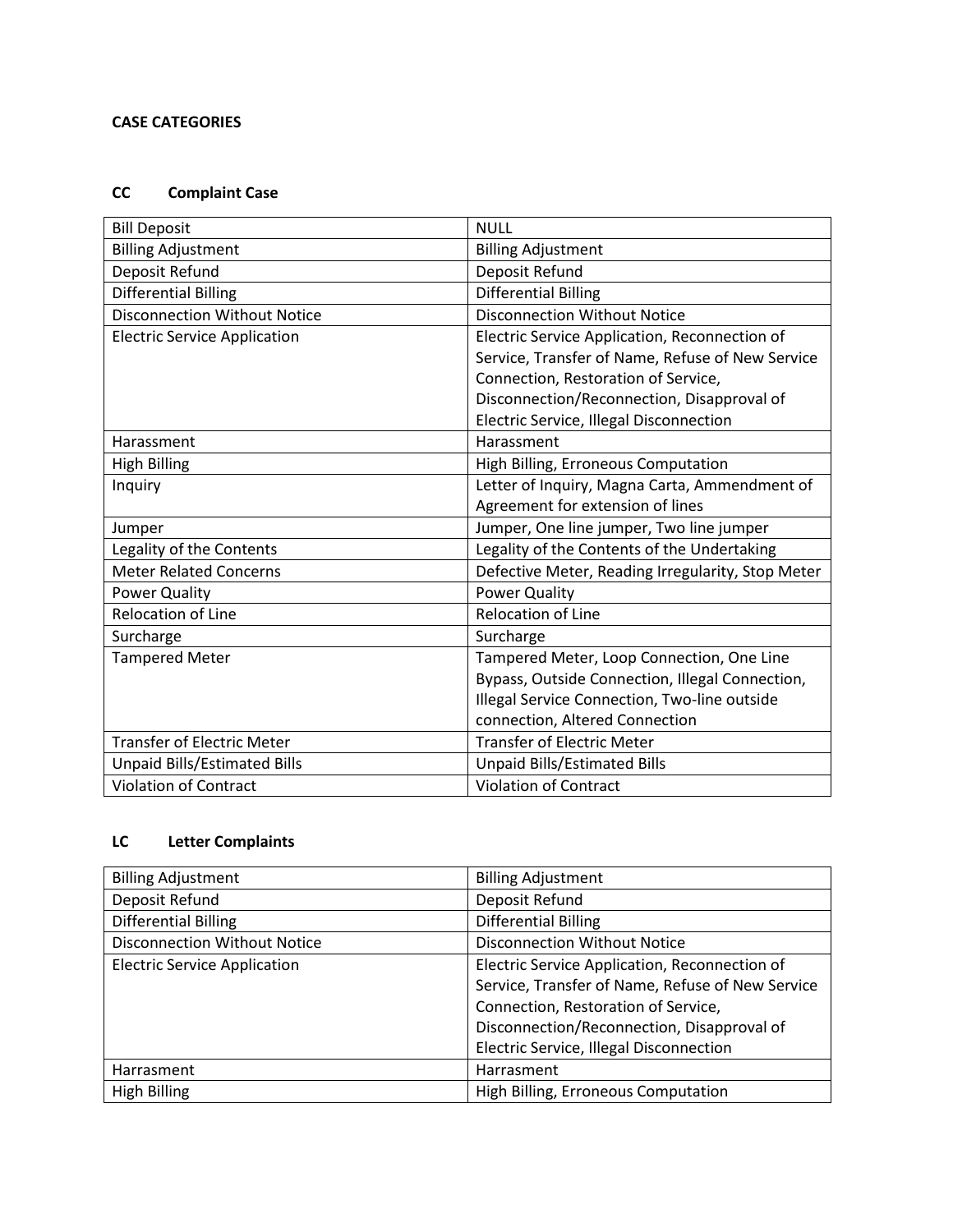| Inquiry                             | Letter of Inquiry, Magna Carta, Ammendment of<br>Agreement for extension of lines |
|-------------------------------------|-----------------------------------------------------------------------------------|
| Jumper                              | Jumper, One line jumper, Two line jumper                                          |
| <b>Meter Related Concerns</b>       | Defective Meter, Reading Irregularity, Stop Meter                                 |
| <b>Relocation of Line</b>           | <b>Relocation of Line</b>                                                         |
| Surcharge                           | Surcharge                                                                         |
| <b>Tampered Meter</b>               | Tampered Meter, Loop Connection, One Line                                         |
|                                     | Bypass, Outside Connection, Illegal Connection,                                   |
|                                     | Illegal Service Connection, Two-line outside                                      |
|                                     | connection, Altered Connection                                                    |
| <b>Transfer of Electric Meter</b>   | <b>Transfer of Electric Meter</b>                                                 |
| <b>Unpaid Bills/Estimated Bills</b> | <b>Unpaid Bills/Estimated Bills</b>                                               |
| <b>Violation of Contract</b>        | <b>Violation of Contract</b>                                                      |

### **RC Rate Case**

| <b>ASPA</b>       | <b>Ancillary Services Procurement Agreement</b>    |
|-------------------|----------------------------------------------------|
| <b>CAPEX</b>      | <b>Capital Expenditure</b>                         |
| <b>CCRSTC</b>     | <b>Connection Charge Residual Sub-Transmission</b> |
|                   | Charge                                             |
| <b>FIT</b>        | <b>Feed-In-Tariff Rules</b>                        |
| <b>GRAM</b>       | Application for Approval of Generation Rate        |
|                   | <b>Adjustment Mechanism</b>                        |
| <b>ICERA</b>      | Application for Approval of Incremental Currency   |
|                   | <b>Exchange Rate Adjustment</b>                    |
| <b>LPA</b>        | Lease Purchase Agreement                           |
| <b>Others</b>     | Others                                             |
| PBR/RDWR          | Performance Based Regulation/ Rules for Setting    |
|                   | <b>Distribution Wheeling Rates</b>                 |
| <b>PEMC</b>       | Philippine Electricity Market Corporation cases    |
| <b>PSA</b>        | <b>Power Supply Agreement</b>                      |
| <b>QTP</b>        | <b>Qualified Third Party</b>                       |
| Rate Adjustments  | Transmission and Delivery Service Rate, Recovery   |
|                   | Transmission Cost, Rate Increase, Rate Reduction,  |
|                   | <b>Transmission Rate Adjustment Mechanism</b>      |
|                   | (TRAM), S P Energy Electricity Discounts           |
| <b>SAGR</b>       | Subsidized/Approved Generation Rate                |
| <b>SFRA</b>       | Sale for Resale Agreement                          |
| System Loss       | System Loss                                        |
| <b>TGP/RSECWR</b> | Tariff Glide Path/ Rules for Setting the Electric  |
|                   | <b>Cooperatives' Wheeling Rates</b>                |
| TOU               | Time-of-Use                                        |
| True Up           | True Up Mechanism                                  |